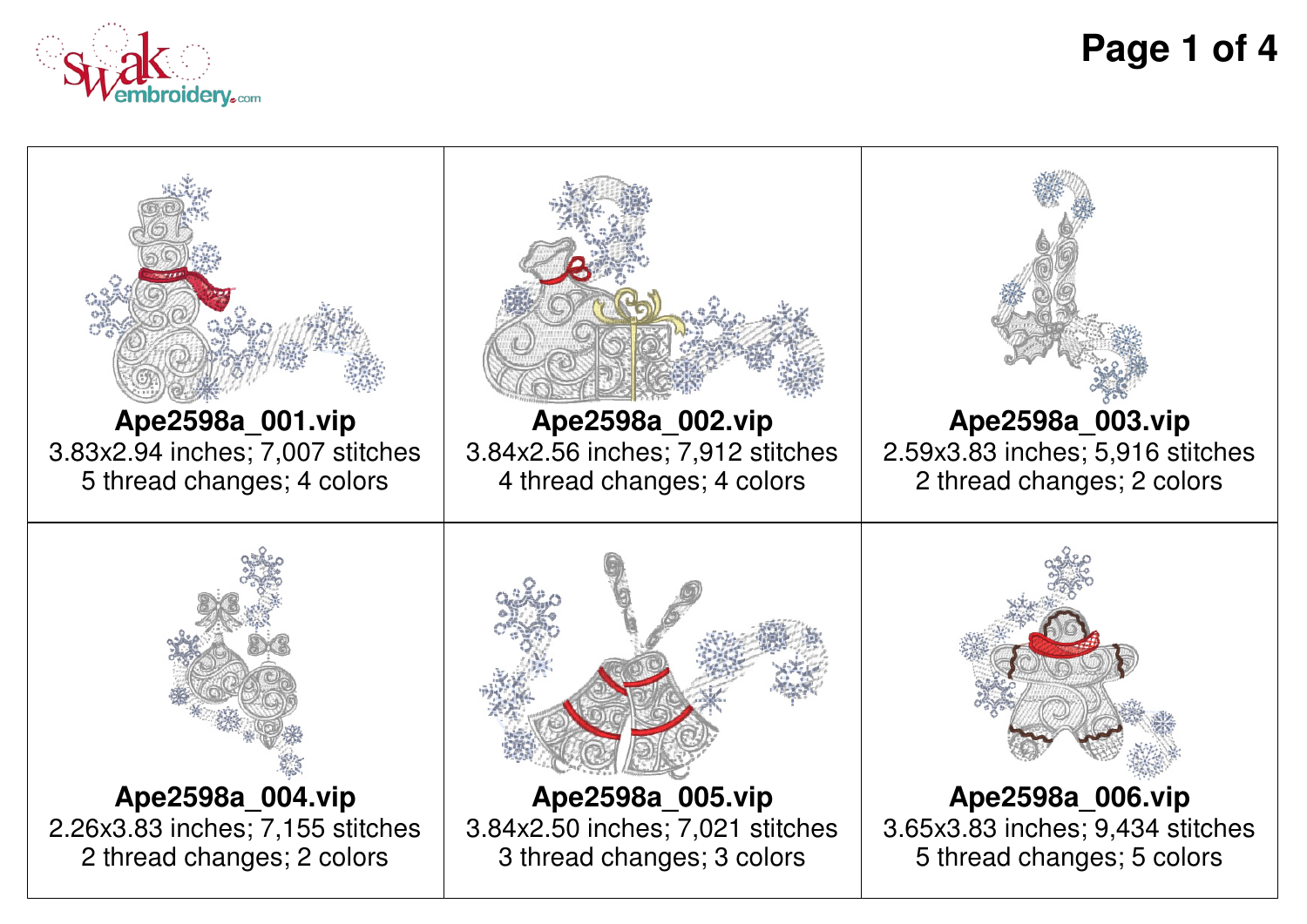## **Page 2 of 4**

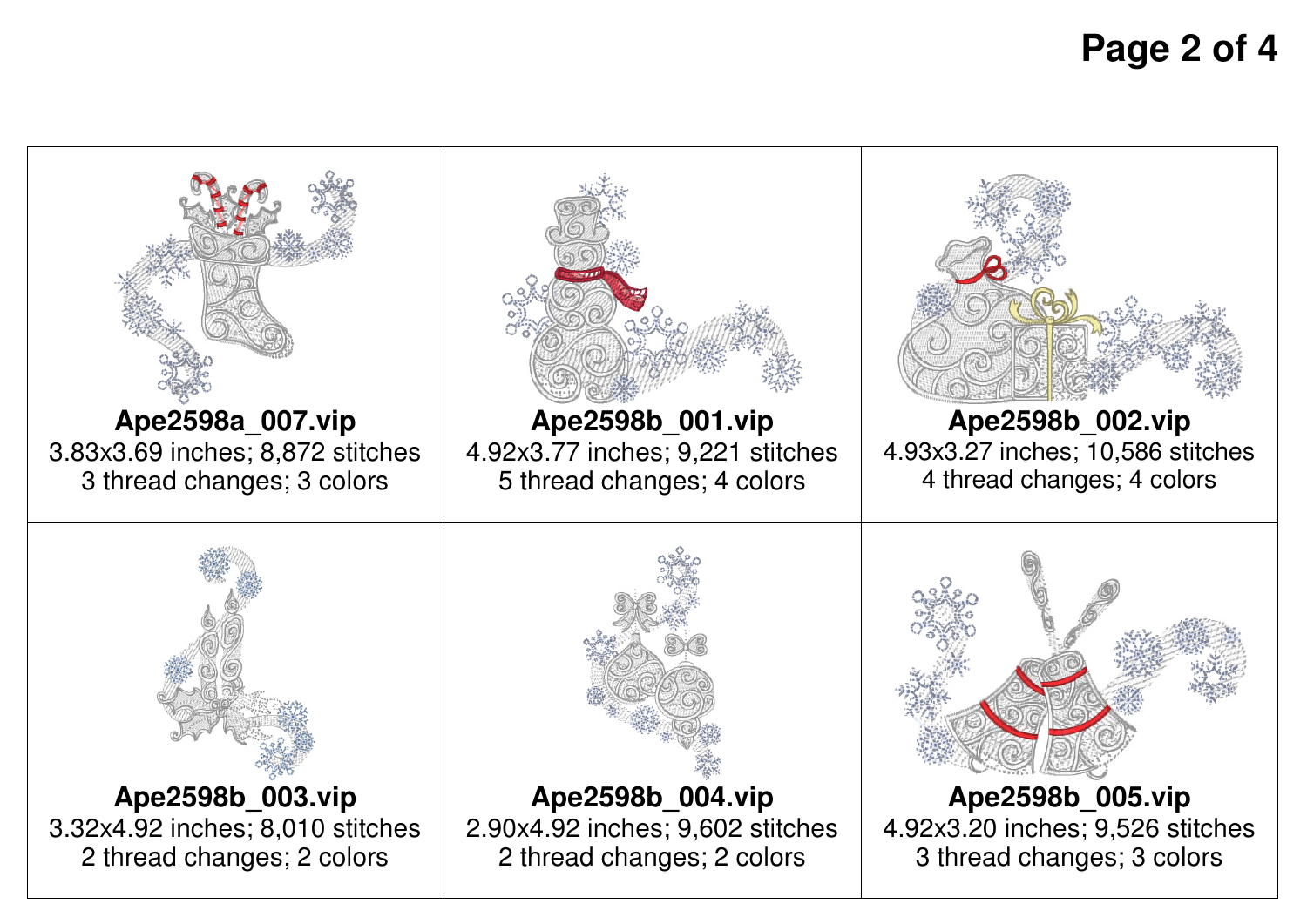## **Page 3 of 4**